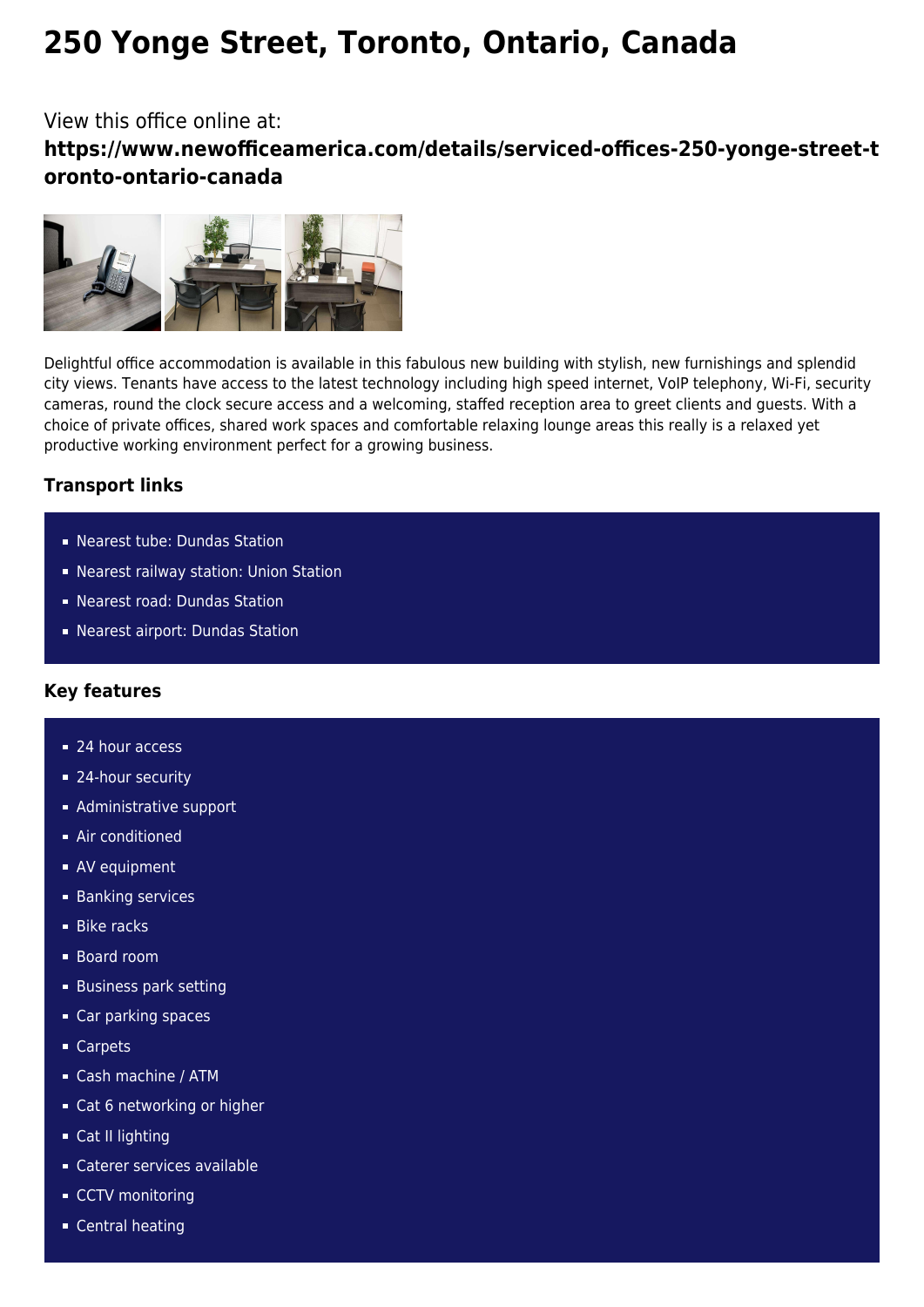- Close to railway station
- Comfortable lounge
- **Company signage**
- Conference rooms
- Conference rooms
- Cyber-cafe on site
- Disabled facilities (DDA/ADA compliant)
- **Double glazing**
- **Dry cleaning service**
- **Entry phone system**
- **Environmentally sensitive (BREEAM/LEED certified)**
- **Flexible contracts**
- **Furnished workspaces**
- High-speed internet
- High-speed internet
- **Hot desking**
- **IT support available**
- Kitchen facilities
- Lift
- **Meeting rooms**
- **Modern interiors**
- **Multilingual staff**
- Near to subway / underground station
- **Office cleaning service**
- On-site management support
- Open plan workstations
- Perimeter trunking installed
- **Period building**
- Photocopying available
- **Postal facilities/mail handling**
- Reception staff
- **Recycling facilities**
- **Restaurant in the building**
- **Secure car parking**
- **Security system**
- **Telephone answering service**
- **Town centre location**
- **Unbranded offices**
- Virtual office available
- **Voicemail**
- VOIP telephony